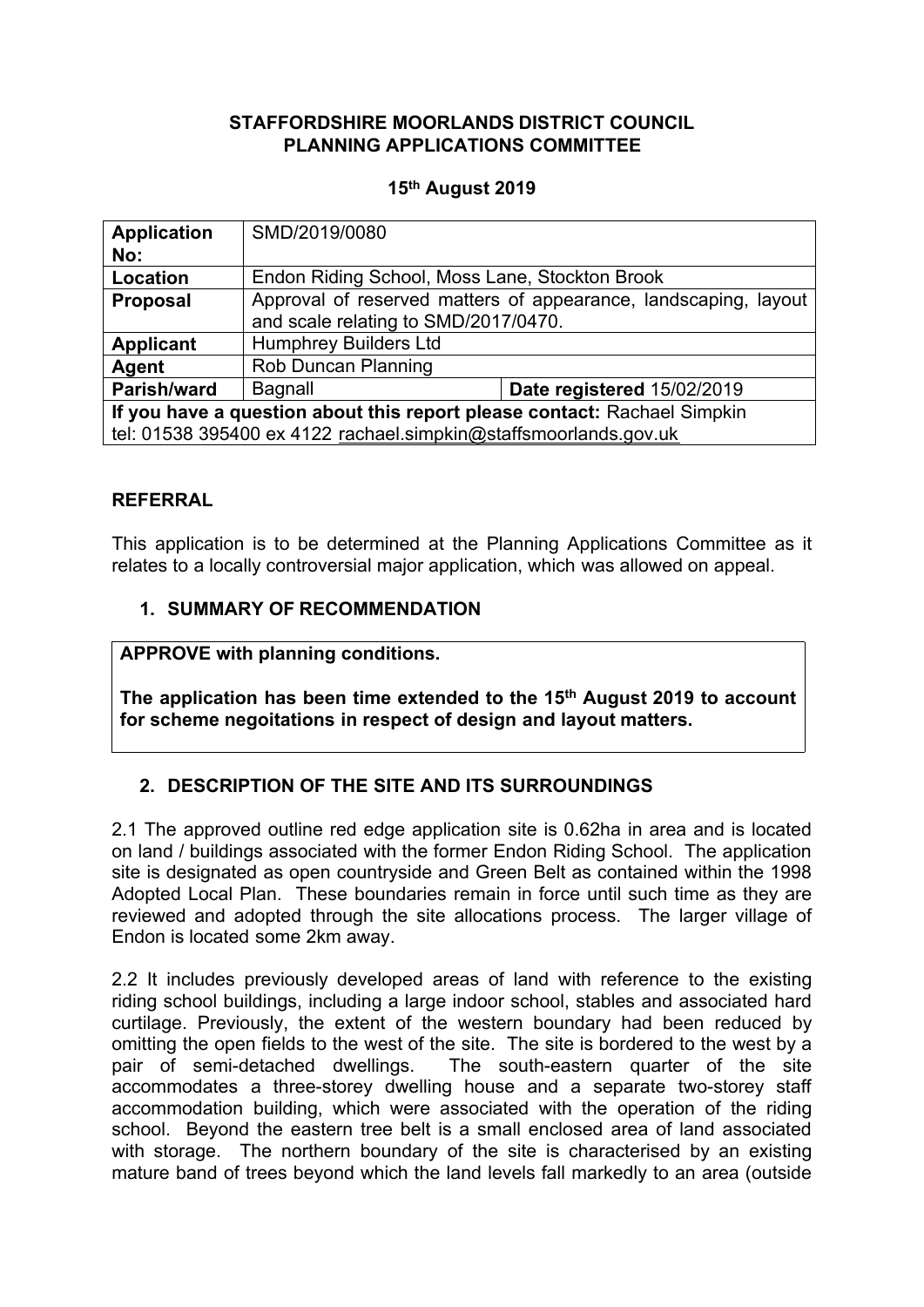of the application site) which accommodated a manege, horse walker and an informal parking area for cars and horseboxes etc. Vehicular access is taken from Stanley Moss Road which defines the southern boundary of the site.

## **3. DESCRIPTION OF THE PROPOSAL**

3.1 This application comprises reserved matters for all remaining scheme matters, including layout, scale, landscaping and appearance for nine new 2-storey dwellings in accordance. This is sought in association with the approved, varied outline planning permission ref. SMD/2017/0470, which secured an alternative means of access into the site and demolition of all buildings as an alternative to outline planning permission ref. SMD/2014/0838 as was allowed at appeal.

3.2 The scheme further the refusal of planning permission ref. SMD/2018/0373, which sought consent for the construction of eight new detached 2-storey dwellings as follows:

*1. The proposed development by reason of its layout, scale and appearance would be to the significant detriment of the character and appearance of the site and its immediate surroundings by introducing a suburban building form and layout which would be at odds with the local architectural vernacular in the context of a rural settlement. The application is therefore contrary to policies SS1, SS1a, SS6c, H1 and DC1 of the Core Strategy Development Plan Document (26th March 2014), Staffordshire Moorlands Design Guide and the National Planning Policy Framework (July 2018) section 12.*

3.3 The application, the details attached to it, including the plans, any comments made by residents and the responses of consultees can be found on the Council's website at:-

[http://publicaccess.staffsmoorlands.gov.uk/portal/servlets/ApplicationSearchSe](http://publicaccess.staffsmoorlands.gov.uk/portal/servlets/ApplicationSearchServlet?PKID=128237) [rvlet?PKID=128237](http://publicaccess.staffsmoorlands.gov.uk/portal/servlets/ApplicationSearchServlet?PKID=128237)

## **4. RELEVANT PLANNING HISTORY**

- SMD/2018/0373 Application for approval of reserved matters relating to SMD/2017/0470 for eight dwellings. Refused 25<sup>th</sup> October 2018.
- SMD/2017/0470 Variation of Conditions 4, 5 and 7 and non-material amendment to application description of planning permission ref. SMD/2014/0838 to allow for different access positions to the site and to remove reference to 'part demolition' and 'retained buildings' so that a reserved matters application can be made that includes demolition of all of the existing buildings and incorporates access positions that vary from the previously approved positions. Approved with conditions 11<sup>th</sup> December 2017.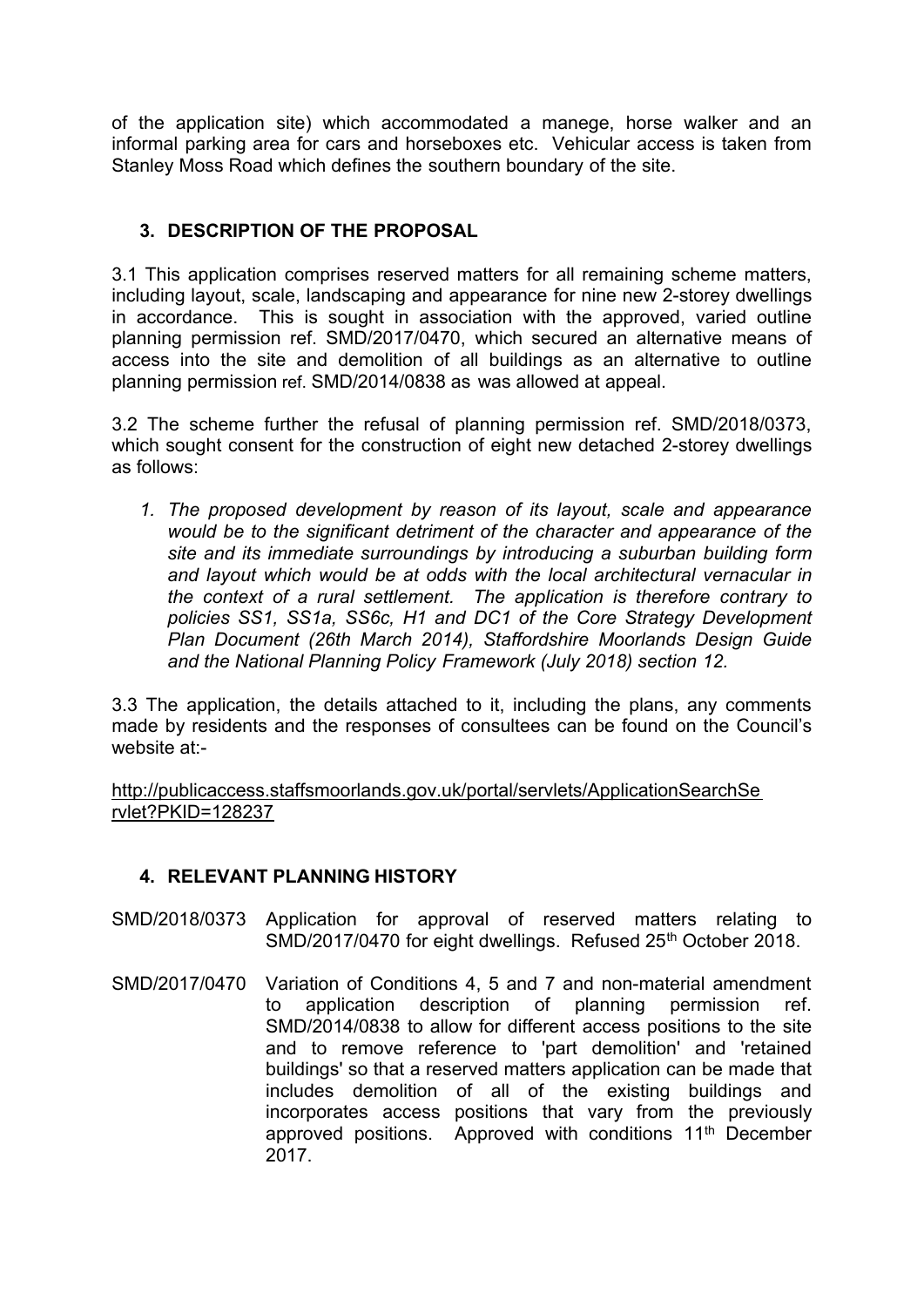Annex 1 contains the planning conditions associated with the above s.73 planning permission.

A non-material amendment also agreed the change of the development description to the 'full demolition of existing buildings and provision of up to 10 no. dwelling houses with ancillary facilities and associated infrastructure'.

SMD/2014/0838 Outline planning application with all matters reserved (save access) for part demolition of existing buildings and provision of up to 10 no. dwelling houses with ancillary facilities and associated infrastructure. Allowed at appeal on the 12<sup>th</sup> May 2016.

## **5. PLANNING POLICIES RELEVANT TO THE DECISION**

5.1 The Development Plan comprises of:

- Saved Local Plan Proposals Map / Settlement Boundaries (Adopted 1998)
- Core Strategy Development Plan Document (Adopted March 2014)

#### Staffordshire Moorlands Local Plan (1998)

5.2 Development boundaries within the 1998 Adopted Local Plan are still in force until such time as they are reviewed and adopted through the site allocations process.

### Adopted Staffordshire Moorlands Core Strategy DPD (26<sup>th</sup> March 2014)

5.3 The following Core Strategy policies are relevant to the application:-

- **SS1 Development Principles**
- SS2 Future Provision of Development
- **SS3 Distribution of Development**
- SS1a Presumption in Favour of Sustainable Development
- SS6 Rural Areas
- SD1 Sustainable Use of Resources
- SD3 Carbon-saving Measures in Development
- H1 New Housing Development
- **DC1 Design Considerations**
- **DC3 Landscape and Settlement Setting**
- NE1 Biodiversity and Geological Resources
- **T1 Development and Sustainable Transport**

#### Emerging Local Plan

5.4 The existing development plan document for the Staffordshire Moorlands does not include any allocations for housing and other types of land uses. The new plan will include sites for developments and boundaries. It will be a single document that will take a fresh look at the development needs of the district for the next 14 years to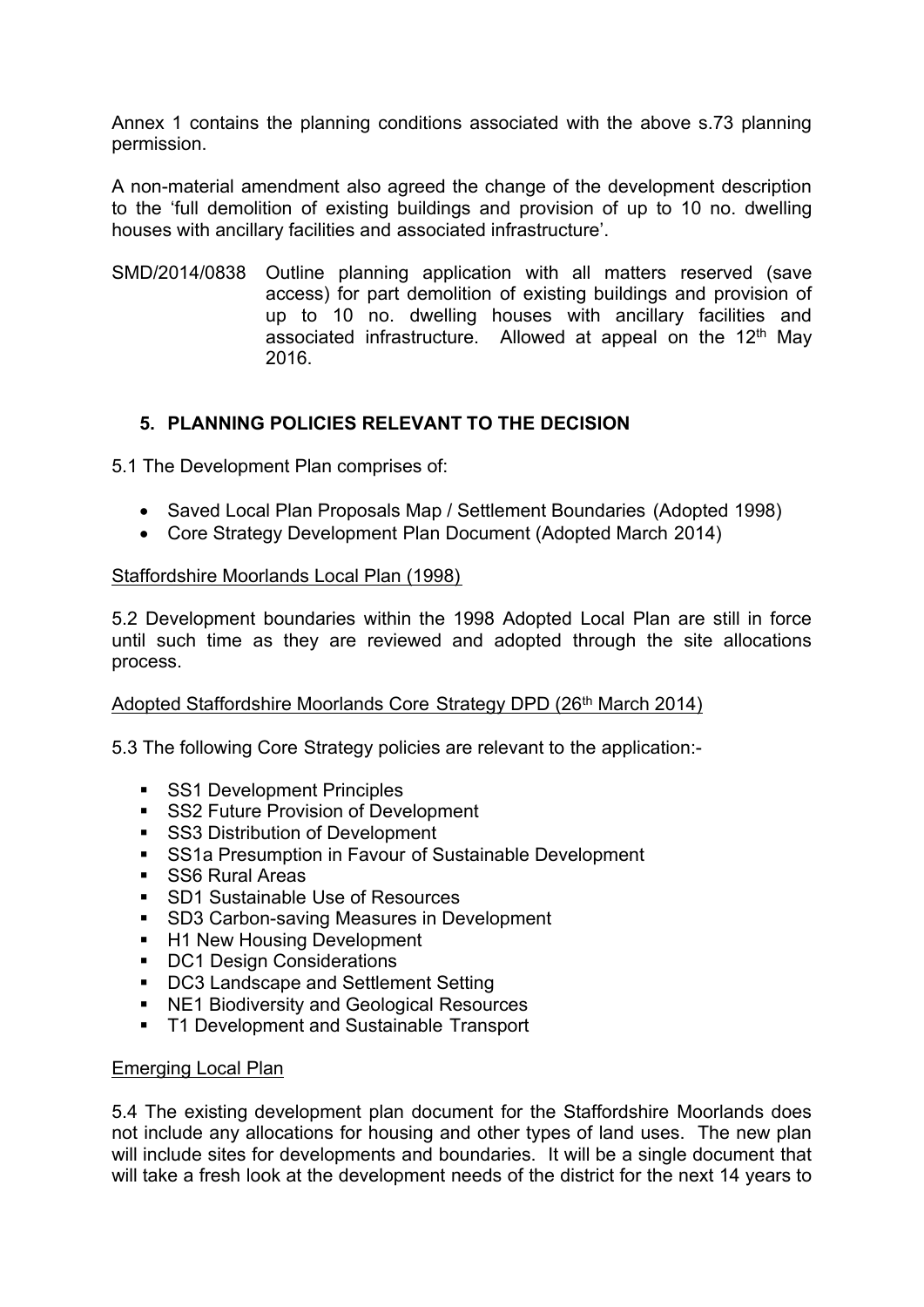2031. As well as early public engagement, the Council have undertaken public consultations on the draft plan site allocation options during 2015, preferred options and boundaries in 2016 and preferred options in 2017. The comments received in response have been used to prepare, publish and consult upon the final Local Plan draft 'submission' version, which was examined by the Inspector during sessions held in October 2018.

5.5 In summary, the Inspector has requested that the Council draws up a schedule of main modifications to the Local Plan which reflect his recommendations, including those regarding the removal of the LGS designation from the proposed Local Plan as is set out above.

5.6 A full schedule of main modifications to the Local Plan is expected to be subject to consultation this autumn. The schedule will consist of modifications that the Inspector has so far deemed necessary to make the Local Plan sound. Following the consultation, the Inspector is expected to consider the responses before issuing his final report. Depending on the recommendations in the report, the Council may then be in a position to adopt the Local Plan.

5.7 In this context, the Council's position on the weight to be given to the policies contained in the Local Plan Submission Version in terms of the three criteria set out in Paragraph 48 of the NPPF is as follows:

- The stage of preparation the Local Plan is now at an advanced stage of preparation as discussed above.
- The extent to which there are unresolved objections to relevant policies this varies depending on the policy in question.
- The degree of consistency of policies with the NPPF given that the Council has submitted a Local Plan that it considers to be sound, all policies are deemed to be consistent with the NPPF.

## Emerging Policies

5.8 The following policies (including their weighting) are considered to be relevant to this application:

- **SS1** Development Principles (Moderate)
- SS1 a Presumption in Favour of Sustainable Development (Significant)
- SS10 Other Rural Areas Strategy (Limited)
- **SD1** Sustainable Use of Resources (Limited)
- SD3 Carbon-saving Measures in Development (Moderate)
- H1 New Housing Development (Limited)
- DC1 Design Considerations (Moderate)
- DC3 Landscape and Settlement Setting (Significant)
- NE1 Biodiversity and Geological Resources (Moderate)
- NE2 Trees, Woodlands and Hedgerows (Significant)
- T1 Development and Sustainable Transport (Moderate)

### Supplementary Planning Document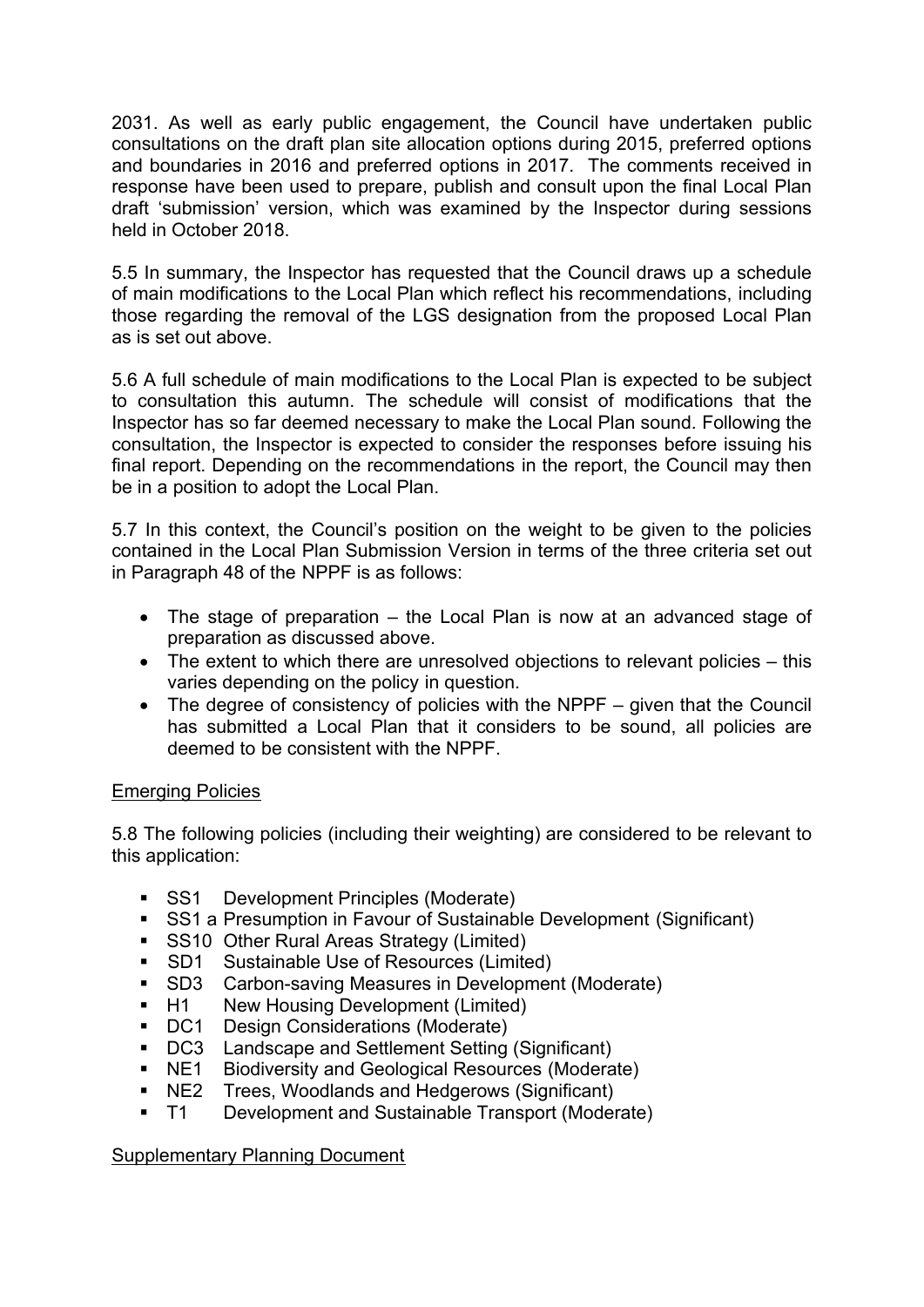Space about Dwellings (1996)

Supplementary Planning Guidance

Staffordshire Moorlands Design Guide (2018)

National Planning Policy Framework (NPPF) revised.

National Planning Policy Guidance

# **6. CONSULTATIONS CARRIED OUT**

6.1 A Site notice has been displayed, a press notice published and neighbouring properties notified. The revised neighbour consultation period ends on the 10<sup>th</sup> August 2019.

6.2 Three representations have been received as a result of Council publicity undertaken and are summarised as follows:

- There is no in principle objection to the development of the brownfield site;
- Concerns about the layout of the development attracting on street car parking leading to highway safety concerns;
- This is because the occupiers of the 4 houses fronting the road will park on Stanley Moss Lane therefore reducing the already narrow lane to a single file;
- It will also encourage visitors, delivery trucks and the refuse collection service to also park on the road frontage;
- This also raises particular highways concern in respect of the acute angle of the junction from Stanley Moss Lane when approaching from Stockton Brook;
- It is suggested that the houses could be set further back in their plots to enable parking within the plot frontage;
- Double yellow lines are suggested to prevent this from occurring, including the frontage of the adjoining land to the east;
- A restriction of 8 dwellings would allow a service road wide enough to take a delivery / refuse vehicle or passing car;
- The Insurance Companies should be advised that the Officers and the Committee were warned of the danger of accidents occurring near the junction of Stanley Moss Lane should these plans be passed and should, to some extent, be held responsible for whatever damage or injury is caused;
- The development should be in keeping with the area and blend in with the surrounding countryside;
- Only two types of dwellings are proposed and as roadside houses will be visually overbearing within the area;
- Whilst the height of the dwellings have been reduced to 7.8 metres, the roadside location and higher ground would still result in an urban effect;
- It is recalled that a motion was passed by the Planning Applications Committee to only permit 8 dwellings on the site to prevent shoe horning;
- A ninth dwelling appears to be crammed into the site therefore spoiling the overall effect; and,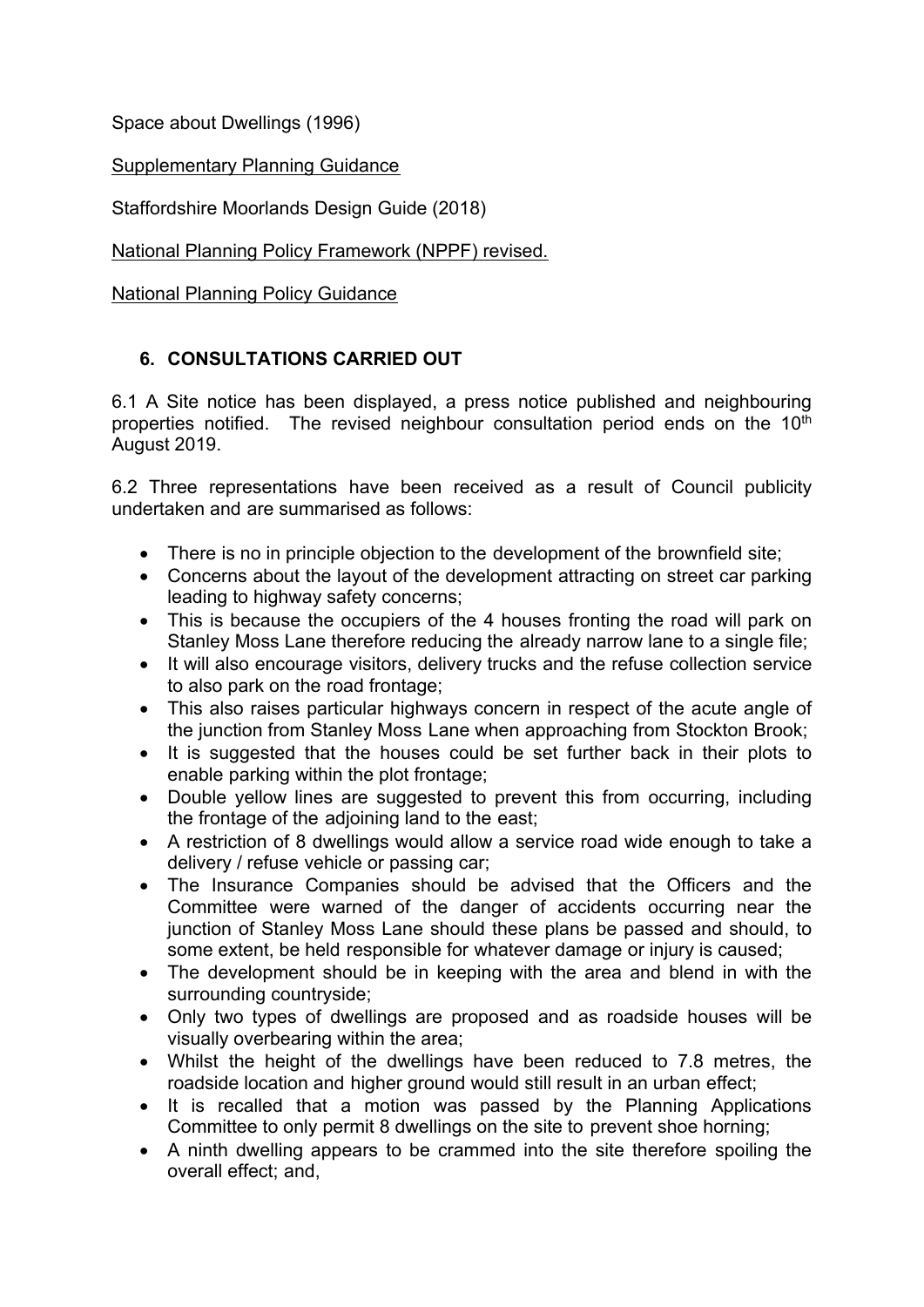• It is requested that confirmation is required from the developers that they will redevelop the area between the agricultural road and the site's western boundary, which divides our property and the riding school;

## **Bagnall Parish Council:**

No objections provided that the residents within the vicinity have been consulted on this application.

### **Local Highways Authority (SCC):**

There are no objections on Highway grounds to the proposed development subject to the following conditions being included on any approval:-

1. The dwellings hereby approved shall not be occupied until the access to the site has been completed. The development hereby permitted shall not be brought into use until the access, parking, servicing and turning areas have been provided in accordance with the approved plans. The parking, turning and servicing areas shall thereafter be retained unobstructed as parking, turning and servicing areas for the life of the development.

2. The garages indicated on the approved plan shall be retained for the parking of motor vehicles and cycles. They shall at no time be converted to living accommodation without the prior express permission of the Local Planning Authority. REASONS:

To comply with NPPF paragraph 108; to comply with SMDC Core Strategy Policy DC1; in the interests of highway safety.

IMPORTANT INFORMATIVE TO BE INCLUDED ON DECISION NOTICE:

This consent will require approval under Section 7 of the Staffordshire Act 1983 and will require a Section 219 - 226 exemption of the Highways Act 1980. Please contact Staffordshire County Council to ensure that approvals and agreements are secured before commencement of works.

### NOTE TO PLANNING OFFICER:

Following SMD/2018/0373, a swept path of refuse vehicles has been submitted. Response of AES Waste Collection Services is that there is no objection to this proposal. If the waste collection contractor is prepared to access the site, collection day bin storage is not required.

### **SMDC Waste:**

No objections.

### **SMDC Aboricultural Officer:**

*Comments 01.08.19:* The landscaping scheme is now fully and well specified, comprising mixed native species hedgerow (also incorporating some new standard hedgerow trees) to boundaries of Plots 1, 2, 3, 8 and 9 as indicated, together with some additional amenity tree planting and a few shrub beds in "public" areas within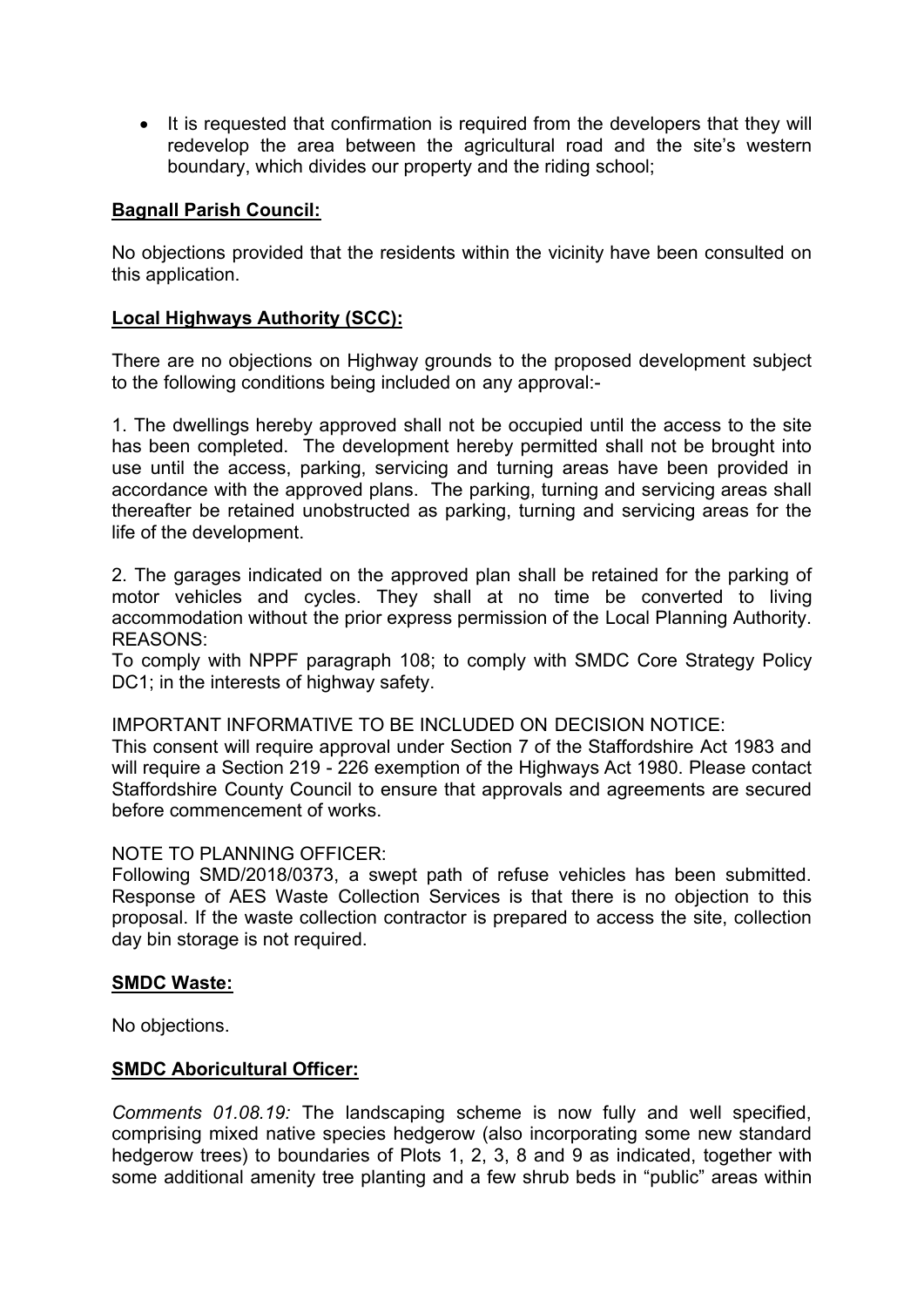the site. Planting is appropriately specified in terms of species, numbers/densities, plant sizes, and hedgerow spacing pattern, and also post-planting aftercare/maintenance. This landscaping scheme is suitable for approval as reserved matters landscaping against the outline planning permission. A further condition is required in the event of approval, to secure implementation and maintenance of landscaping, as follows:

1. The planting scheme shown on David Tatton Architect "Location, Site Plan and Site Sections" Drg. No. 113/30B and hereby approved as reserved matters shall be fully implemented before the end of the first available dormant season (November to February inclusive) following completion of the development hereby approved. The trees, shrubs, herbaceous plants and grass planted in accordance with this landscaping scheme shall be properly maintained for a period of 5 years following planting. Any plants which within this period are damaged, become diseased, die, are removed or otherwise fail to establish shall be replaced during the next suitable season.

*Comments 01.08.19:* In terms of impact on trees, the revised proposed layout shown on Drg. No. 113/30A would have little or no additional impact on trees compared with the layout submitted under the previous reserved matters application SMD/2018/0373 – although that reserved matters application was refused, I had no objection on tree impact related grounds, and I again have no such objection in relation to the current application.

The current application includes an updated arboricultural report. This again confirms the poor condition of 2 of the mature Ash trees (denoted T21 and T22 in the applicant's tree survey) situated at the NE boundary of the site, and the loss of these 2 trees is again accepted as appropriate due to their condition.

The report demonstrates that the detached garages to Plots 7 and 8 would be located within the Root Protection Area of a mature Beech denoted T23 situated just off-site on raised ground. However, these garages would be within the extent of existing concrete base associated with the yard/buildings of the former riding school, and would be unlikely to cause significant damage to the roots of the Beech.

Conditions 13, 14 and 15 of the appeal decision outline planning permission already make suitable provision for: retention of trees shrubs etc other than where removal is directly needed in order to implement the permission; any tree or shrub removal to avoid harmful impact on nesting birds; and provision of temporary tree protection barriers to avoid damage to retained trees during construction. Therefore, as long as any reserved matters approval is explicitly tied in to the existing outline planning permission conditions, further conditions in this regard are not necessary in the event that reserved matters approval is now granted.

The reserved matters application form states that approval of landscaping as a reserved matter is sought. However, other than a few general drawing annotations referring to fences, walls and hedges on the proposed layout plan Drg. No. 113/30A, there appears to be no submitted detail or specification for any proposed hard or soft landscaping provision. Therefore at present level of detail/information it would not be appropriate to approve landscaping as a reserved matter at this stage; this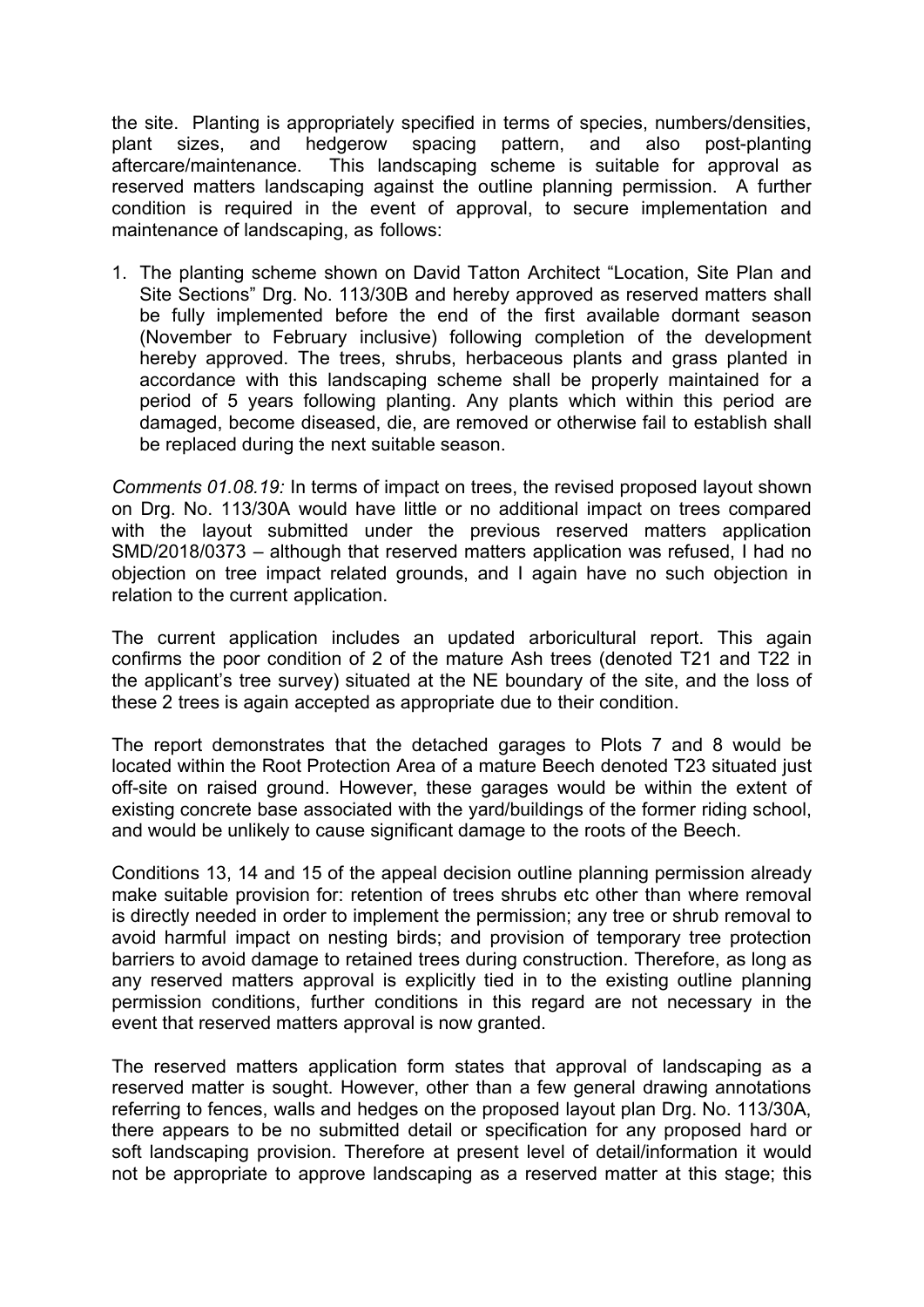would need to be subject either to the submission of a fully detailed and specified landscaping scheme prior to determination of the reserved matters application, or to the imposition of a further condition requiring submission and approval of such a scheme prior to an appropriate trigger point. Whichever, we would also need to include an appropriate condition securing implementation and subsequent maintenance of a landscaping scheme once approved.

### **SMDC Ecology Officer:**

Awaited.

## **Environment Agency**

No objection to the reserved matters submission.

## **LLFA (Lead Local Flood Authority)**

No objection to the scheme subject to the imposition of a condition concerning surface water drainage.

## **Staffordshire Police (Crime Prevention Design Advisor)**

In summary, the layout appears to be generally sound in crime prevention terms with properties addressing the lane and good natural surveillance within the heart of a small development. It is recommended that the properties should meet the minimum physical security standards as contained within the Secured by Design Homes 2019 Design Guide.

## **7. OFFICER COMMENT**

### **Policy**

7.1 The determination of a planning application should be made pursuant to section 38(6) of the Planning and Compulsory Purchase Act 2004, which is to be read in conjunction with section 70(2) of the Town and Country Planning Act 1990.

7.2 Section 38(6) requires the Local Planning Authority to determine planning applications in accordance with the development plan, unless there are material considerations which 'indicate otherwise'. Section 70(2) provides that in determining applications the Local planning Authority "shall have regard to the provisions of the Development Plan, so far as material to the application and to any other material considerations." The Development Plan currently consists of the Staffordshire Moorlands Core Strategy.

7.3 The NPPF (National Planning Policy Framework) as revised was issued in February 2019. The NPPF is considered to be a mandatory material consideration in decision making. The applicable contents of the NPPF will be referenced within the relevant sections of the officer report as detailed below.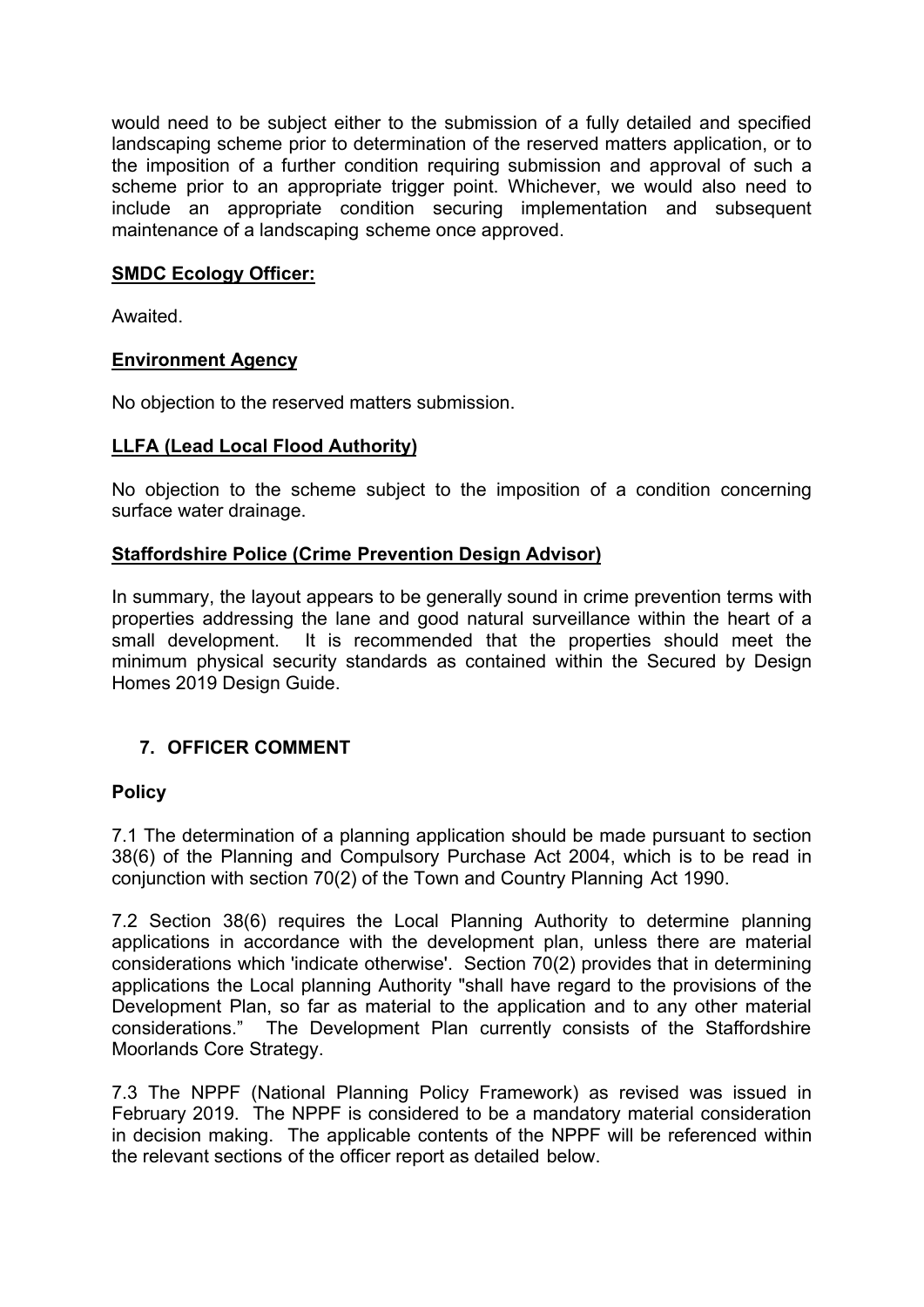7.4 As before achieving sustainable development sits at the heart of the NPPF as referred to within paragraphs 10 and 11. This requires the consideration of three overarching and mutually dependant objectives being: economic, social and environmental matters where they are to be applied to local circumstances of character, need and opportunity as follows:

- *a) an economic objective – to help build a strong, responsive and competitive economy, by ensuring that sufficient land of the right types is available in the right places and at the right time to support growth, innovation and improved productivity; and by identifying and coordinating the provision of infrastructure;*
- *b) a social objective – to support strong, vibrant and healthy communities, by ensuring that a sufficient number and range of homes can be provided to meet the needs of the present and future generations; and by fostering a well designed and safe built environment, with accessible services and open spaces that reflect current and future needs and support communities' health, social and cultural well being; and,*
- *c) an environmental objective – to contribute to protecting and enhancing our natural, built and historic environment; including making the effective use of land, helping to improve biodiversity, using natural resources prudently, minimising waste and pollution, and mitigating and adapting to climate change, including moving to a low carbon economy.*

7.5 Core Strategy policy S1a establishes a presumption in favour of sustainable development as contained within NPPF paragraph 11. It requires decision makers to apply a presumption in favour of sustainable development. For decision makers this means that when considering development proposals which accord with the development plan they should be approved without delay or where the development plan is absent, silent or relevant policies are out of date, grant planning permission unless:-

*i) the application of policies in this Framework that protect areas or assets of particular importance provides a clear reason for refusing the development proposed; or*

*ii) any adverse impacts of doing so would significantly and demonstrably outweigh the benefits, when assessed against the policies in this Framework taken as a whole.*

7.6 It is acknowledged that the Council cannot demonstrate a five year supply of deliverable housing land and as at 31st March 2018 the figure was 1.8 years. Case law has established that the application of the test in paragraph 14 (now paragraph 11) is a 'tilted balance' which is predisposed in favour of granting planning permission unless adverse scheme impacts are outweighed by scheme benefits (11i) or NPPF policies protecting areas or assets of particular importance apply  $(11ii)$ .

7.7 The policies contained in the NPPF are supplemented by the National Planning Practice Guidance (NPPG), which is also a material consideration in the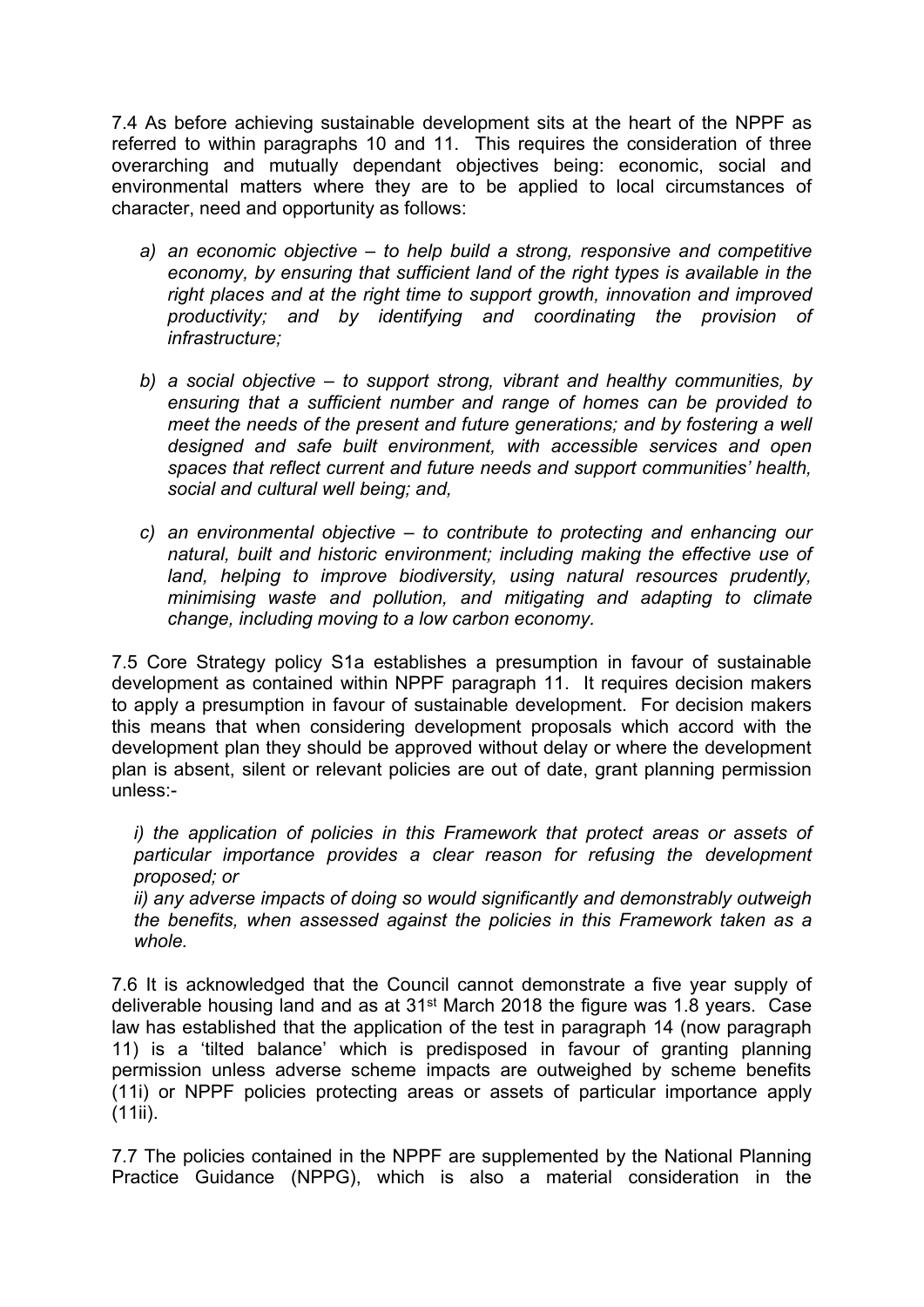determination of applications. A list of key policies, guidance and other material considerations is provided above (section 5).

## **Principle of Development**

7.8 In this case, the principle of residential development of up to 10 dwellings has been established in respect of the outline planning permission as allowed on appeal on the 12th May 2016. Such matters of Green Belt, locational sustainability, flood risk, the Stanley Pool Reservoir inundation zone, site contamination, highway safety and affordable housing provision amongst other matters were assessed and found to be acceptable.

7.9 Reserved matters consent is sought in association with the approved, varied outline planning permission ref. SMD/2017/0470, which secured an alternative means of access into the site and demolition of all buildings as an alternative to outline planning permission ref. SMD/2014/0838 as was allowed at appeal. In these circumstances, the main issues in this case relate to whether the proposal comprises appropriate development in respect of detailed form and layout including landscaping matters, having regard to the design based policies of the Adopted Development Plan and the NPPF.

## **Green Belt**

7.10 The reserved matters scheme for the proposed dwellings would need to comply with the relevant conditions of the outline planning permission controlling scale. This is with particular reference to Condition 4 'development plan parameters' matters, which requires that the combined volume of the proposed residential properties should not exceed 10,257 cubic metres, including domestic garages. The applicant has been requested to confirm overall development volume and Members will be updated at the meeting. Subject to the scheme not exceeding the volume threshold, there would be scheme compliance with Part 6 of CS Policy SS6c and the NPPF concerning appropriate development within the Green Belt. A planning condition removing relevant permitted development rights in respect of domestic extensions and outbuildings is deemed to be both reasonable and necessary to preserve Green Belt openness within the site once developed.

### **Layout, Scale, Landscaping and Appearance**

7.11 The reserved matters scheme is pursuant to varied outline planning permission ref. SMD/2017/0470, which has secured an alternative means of access into the site and demolition of all buildings as an alternative to outline planning permission ref. SMD/2014/0838 as was allowed at appeal. Relevant highway conditions to this perrmission require the relocation of the existing gulley, implementation of visibility splays and closure of redunant access points.

7.12 The applicant has set out that the the provision of a 5 metre wide carriageway is necessary in order to facilitate access and turning by emergency vehicles and refuse collection vehicles and to allow vehicles to pass one another on access/egress. This is shown on the submitted vehicle tracking plan. The Local Highways Authority has been consulted on the reserved matters submission. No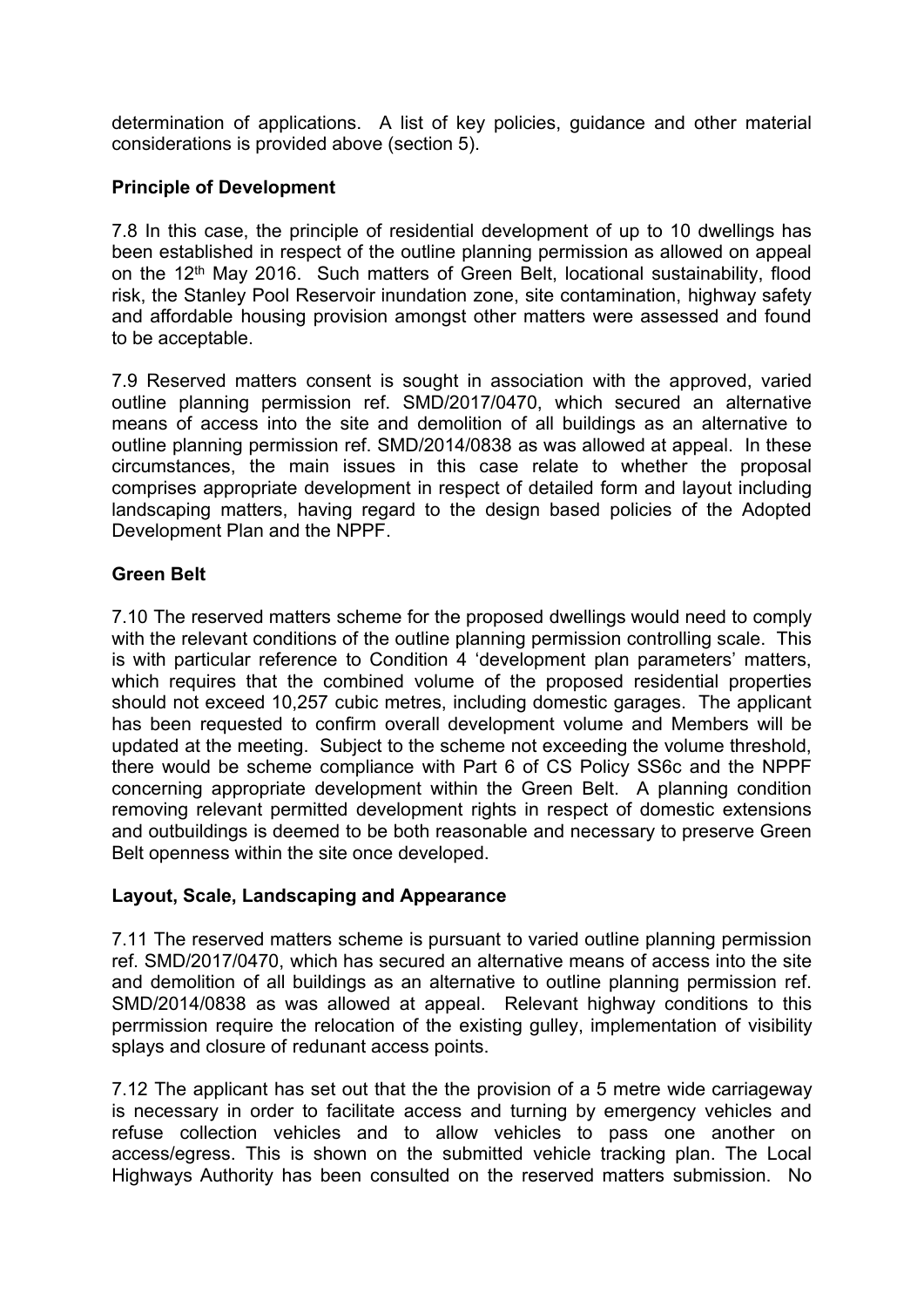objections to the scheme layout are raised subject to the imposition of planning conditions in relation to implementation of the layout and retention of garaging for the parking of motor vehicles and cycles only. According, scheme compliance is achieved in respect of CS Policy T1 and the NPPF.

7.13 In consideration of the appeal proposal, the Inspector shared the reservations of the Council in relation to the suburban layout and house types as shown on the illustrative plans submitted and could see no reason why a more appropriate, high quality scheme, that had more affinity and resonance with its rural context and the local architectural vernacular could not be secured at a detailed design stage. The Inspector went on to say that there would be scope for a significant improvement in terms of the character and appearance of the area, given the bulky, utilitarian buildings currently on the site.

7.14 Whilst the principle of development and volume has been set by the outline planning decision from the Inspectorate; the form, scale, layout and design of any future development is clearly open for negotiation and needs to be reflective of the context and character of this rural area. The suburban layout comprising of eight detached dwellings as was submitted with the reserved matters scheme raised character and appearance concerns leading to its refusal as is detailed above. Particular concerns related to the regimented alignment of 8 large detached dwellings around a cul de sac arrangement. In particular, its layout, scale of units and their appearance would introduce an edge of town suburban type development within an area that retains a stronger rural character and context. Other scheme criticisms related to the lack of frontage development and the large detached dwellings, which should be replaced with smaller scale units.

7.15 The resubmitted scheme has attempted to address these fundamental design concerns, which led to the refusal of the previous proposal. In particular, the dwellings located towards the site frontage with Stanley Moss Road have been orientated to front the highway. A more robust built frontage has clearly addressed this key concern. A looser arrangement of dwellings has led to a more organice and rural layout, which is further enhanced through the retention and proposed native hedgerows boundaries. The amount of hard surfacing proposed has been narrowed at either end of the two spurs as much as possible whilst complying with highway access requirements. The proposed house types have also been revised to reflect a rural style of design that is more in keeping with the character of the site. Whilst some of the dwellings remain detached in nature, they are now smaller in scale than those previously proposed. This is in respect to a narrower gable widths (between 6m and 7m), reduced ridge heights (between 7.5m – 7.8m) and reduced overall floor areas.

7.16 The applicant's confirmed design approach has been to incorporate gabled roofs, a palette of facing brickwork, render and Staffordshire blue tiles. Windows would be appropriately proportioned with header detailing. Together with exposed rafter eaves and timber front porches these features would more closely reflect the rural character of the surrounding area and constitute an appropriate design solution for this site. The applicant has been advised to omit the render to the frontage of the scheme and Members will be provided with an update on the late letters sheet.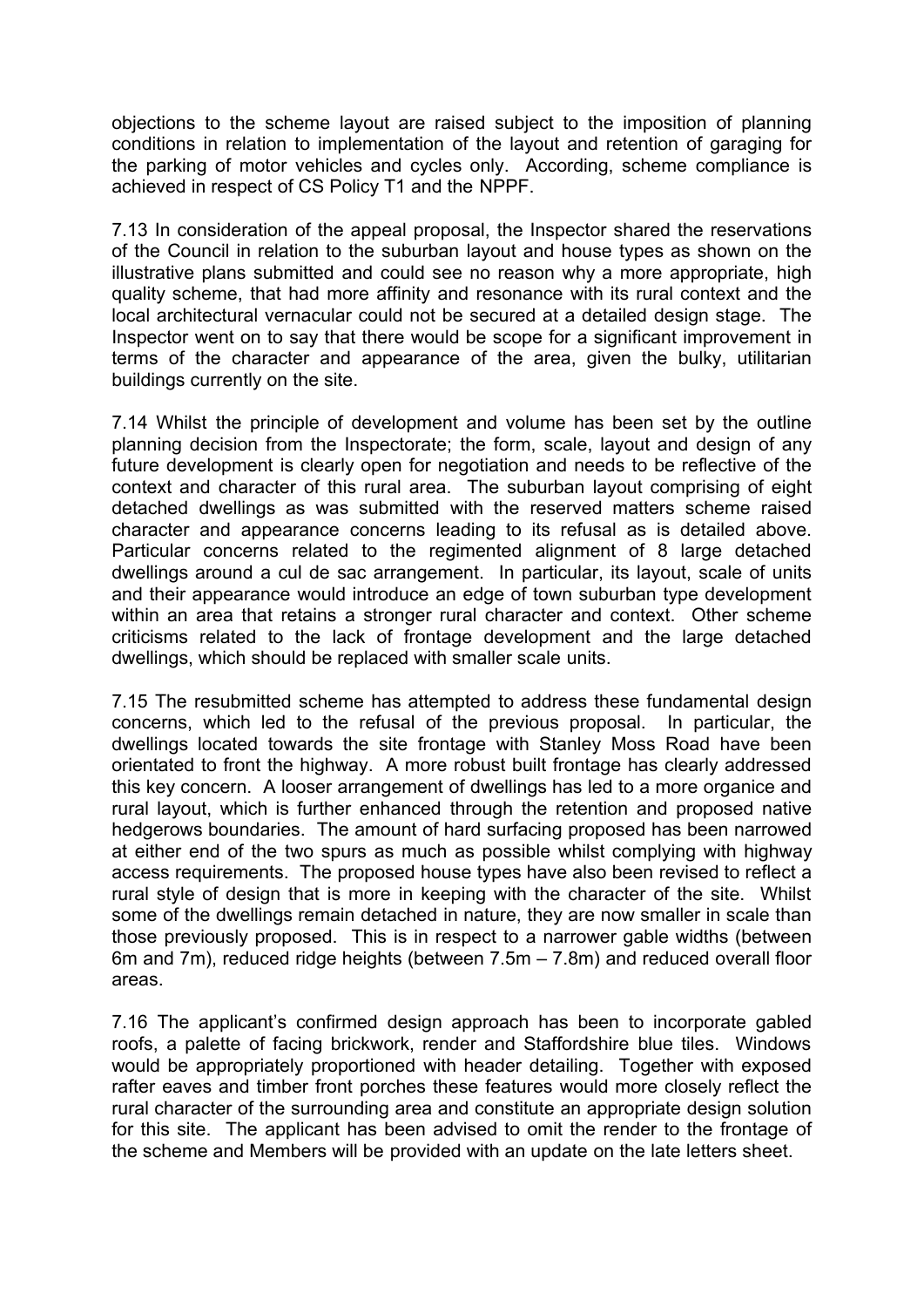7.17 The scheme would result in a development which would offer good standards of amenity for the future occupants of the scheme as well as neighbours.

7.18 The Council's Aboricultural Officer has confirmed that the landscaping scheme is now fully and well specified, comprising mixed native species hedgerow and also incorporates some new standard hedgerow trees to the boundaries of Plots 1, 2, 3, 8 and 9 as indicated. This is together with some additional amenity tree planting and a few shrub beds in "public" areas within the site for the landscaping reserved matters to be deemed acceptable in principle. The Council's Ecology Officer has been invited to comment on the landscaping proposals and an update will be provided on the late letters sheet.

7.19 In these circumstances, and subject to the imposition of approriately worded planning conditions, there would be scheme compliance with CS Policies H1 and DC1 in particular, the Space about Dwellings Guidance, the Staffordshire Moorlands Design Guide and the NPPF.

## **8.0 CONCLUSION & PLANNING BALANCE**

8.1 The scheme for a total of 9 dwellings would clearly contribute to housing delivery with associated economic and social benefits as was recognised by the Planning Inspector at the outline planning application stage.

8.2 Previous concerns regarding the scheme's suburban and regimented building form within the context of a rural settlement have been overcome to be considered as sustainable development within the context of the NPPF.

8.3 Accordingly, the scheme would comply with the development plan as a whole and also demonstrates compliance with the NPPF. Accordingly Members are recommended to approve the scheme without further delay and subject to recommended conditions as is detailed below.

## **9. OFFICER RECOMMENDATION**

## **A. APPROVE subject to planning conditions as follows:**

### **Approved Plans**

**1. The development hereby permitted shall only be carried out in accordance with the following approved plans: to be specified.**

**Reason:- For the avoidance of doubt and in the interests of proper planning, in accordance with the National Planning Policy Framework.**

### **Materials**

**2. No development shall commence until the facing materials to be used in the construction of external walls and roofs of the dwellings and garages has been submitted to and approved in writing by the Local Planning Authority.**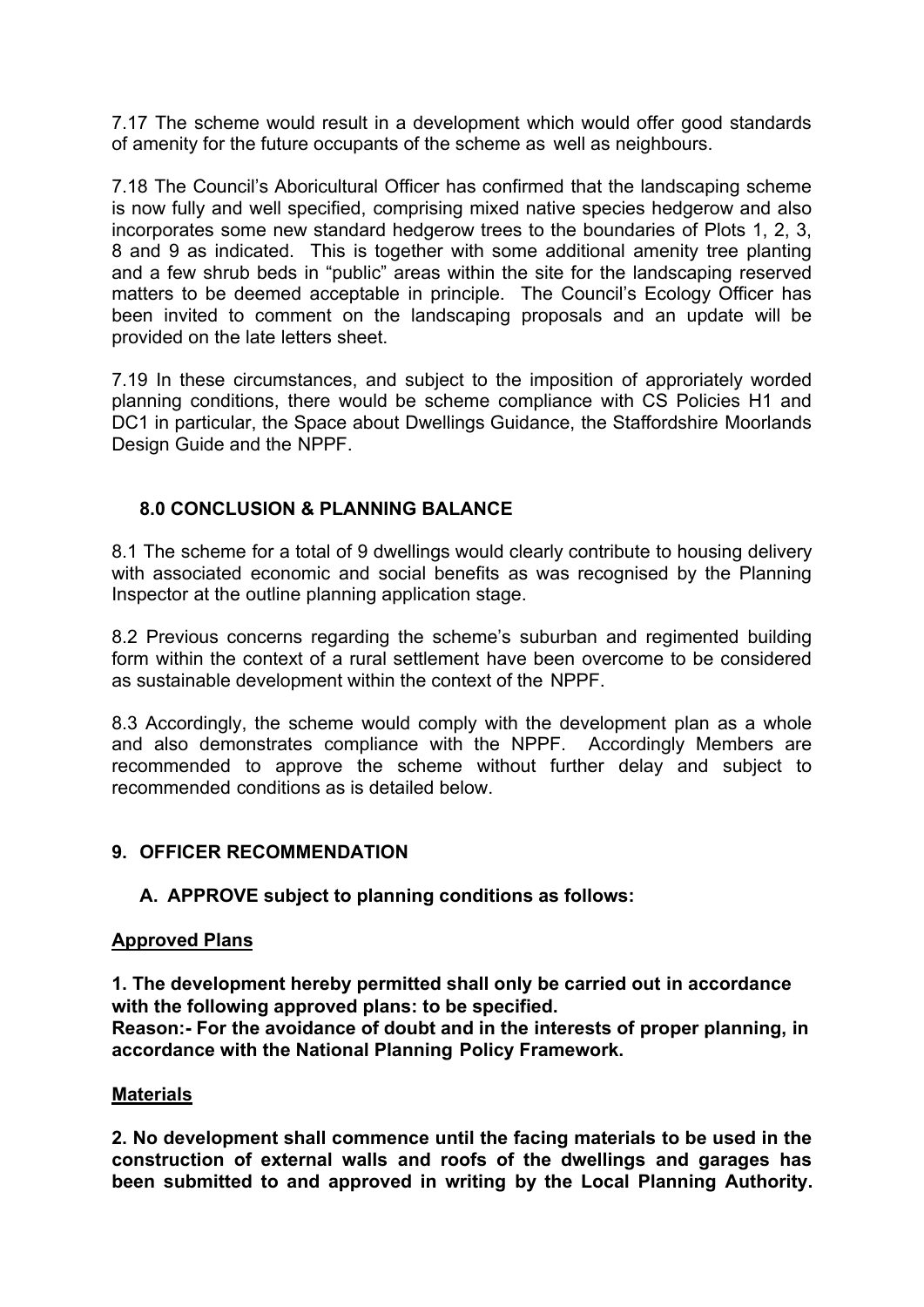**Development shall be carried out in accordance with the approved details. Reason:- In the interests of visual amenity.**

## **Appearance Details**

**3. No development shall commence until details, including finish of all eaves, verges, windows (including head and sill details), doors (including garage) and hard surfacing within the development have been submitted to and approved in writing by the Local Planning Authority. Development shall be carried out in accordance with the approved details. Reason:- In the interests of visual amenity**

**4. All external doors (including garage) and windows shall be set back from the face of the building by a minimum of 70mm (new build). Reason:- In the interests of visual amenity.**

**5. No development shall commence until a scheme of the boundary treatments has been submitted to and approved in writing by the Local Planning Authority. The boundary scheme shall be implemented in accordance with the approved scheme prior to the first occupation of the dwelling to which they relate and shall be maintained for those purposes at all times thereafter. Reason:- In the interests of visual amenity**

## **Removal of Permitted Development**

**6. Notwithstanding the provisions of the Town and Country Planning (General Permitted Development) Order 2015 (or any order revoking and re-enacting that order with or without modification):-**

**a) No development as specified in Part 1 Class(es) A, B, C, D and E other than those expressly authorised by this permission, shall be carried out on any plot without express planning permission first being obtained from the Local Planning Authority.**

**b) No development as specified in Part 1 Class F other than those expressly authorised by this permission, shall be carried out on any plot without the express planning permission first being obtained from the Local Planning Authority, and,**

**c) No development as specified in Part 2 Class A other than those expressly authorised by this permission, shall be carried out on any plot without the express planning permission first being obtained from the Local Planning Authority.**

**Reason:- In the interests of visual amenity and Green Belt planning policy.**

## **Highways**

**7. The dwellings hereby approved shall not be occupied until the access to the site has been completed. The development hereby permitted shall not be brought into use until the access, parking, servicing and turning areas have been provided in accordance with the approved plans. The parking, turning**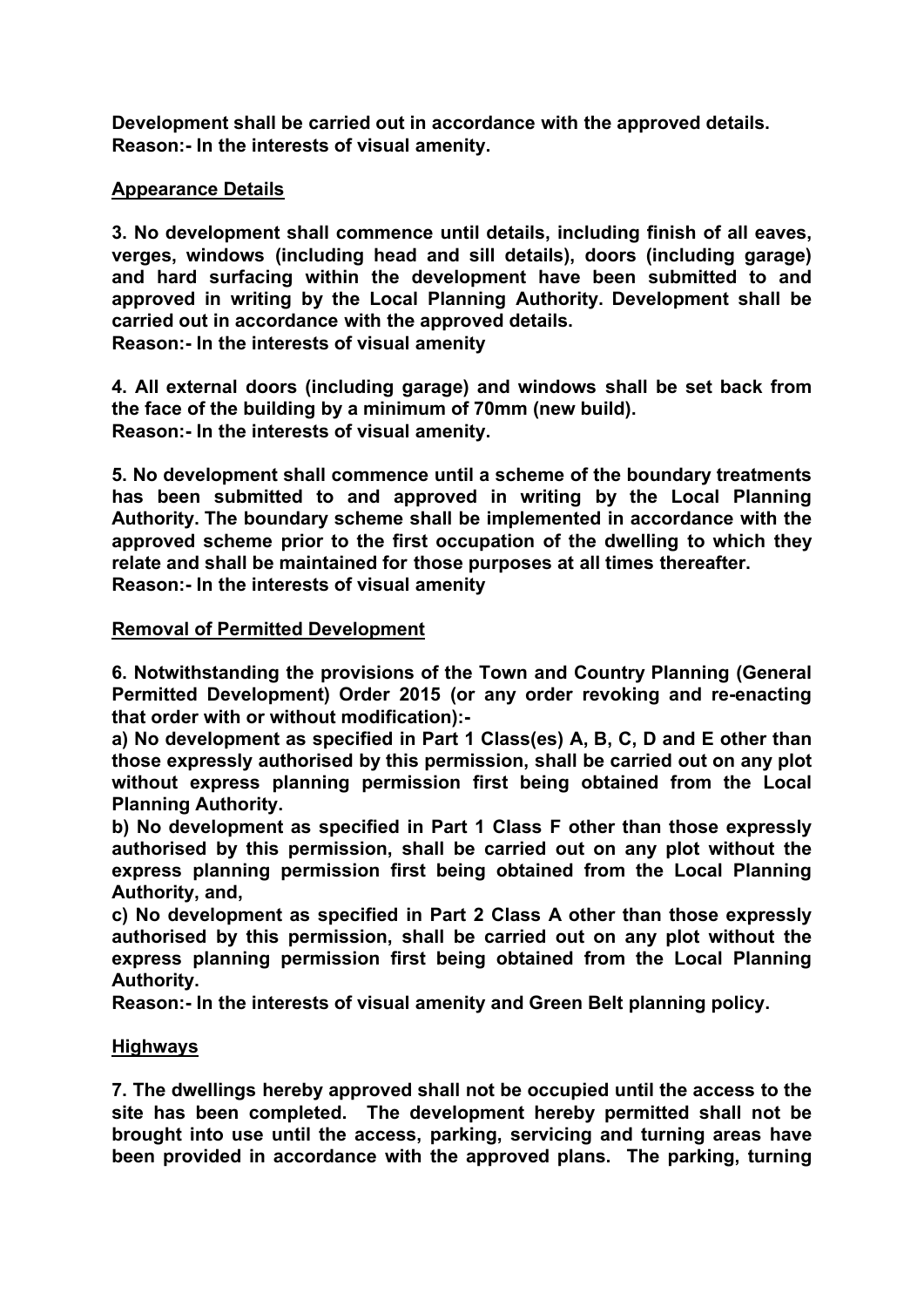**and servicing areas shall thereafter be retained unobstructed as parking, turning and servicing areas for the life of the development. Reason:- In the interests of highway safety.**

**8. The garages indicated on the approved plan shall be retained for the parking of motor vehicles and cycles. They shall at no time be converted to living accommodation without the prior express permission of the Local Planning Authority.**

**Reason:- In the interests of highway safety.**

#### **Landscaping**

**9. The planting scheme shown on "Location, Site Plan and Site Sections" Drg. No. 113/30B and hereby approved as reserved matters shall be fully implemented before the end of the first available dormant season (November to February inclusive) following completion of the development hereby approved. The trees, shrubs, herbaceous plants and grass planted in accordance with this landscaping scheme shall be properly maintained for a period of 5 years following planting. Any plants which within this period are damaged, become diseased, die, are removed or otherwise fail to establish shall be replaced during the next suitable season.**

**Reason:- In the interests of visual amenity and ecological mitigation and enhancement.**

#### **Informatives**

**1. The Council has sought (negotiated) a sustainable form of development which complies with the provisions of paragraphs 186-187 of the NPPF.**

**2. This consent will require approval under Section 7 of the Staffordshire Act 1983 and will require a Section 219 - 226 exemption of the Highways Act 1980. Please contact Staffordshire County Council to ensure that approvals and agreements are secured before commencement of works.**

**B. In the event of any changes being needed to the wording of the Committee's decision (such as to delete, vary or add conditions/informatives/planning obligations or reasons for approval/refusal) prior to the decision being issued, the Operations Manager - Development Services has delegated authority to do so in consultation with the Chairman of the Planning Applications Committee, provided that the changes do not exceed the substantive nature of the Committee's decision.**

**Location Plan**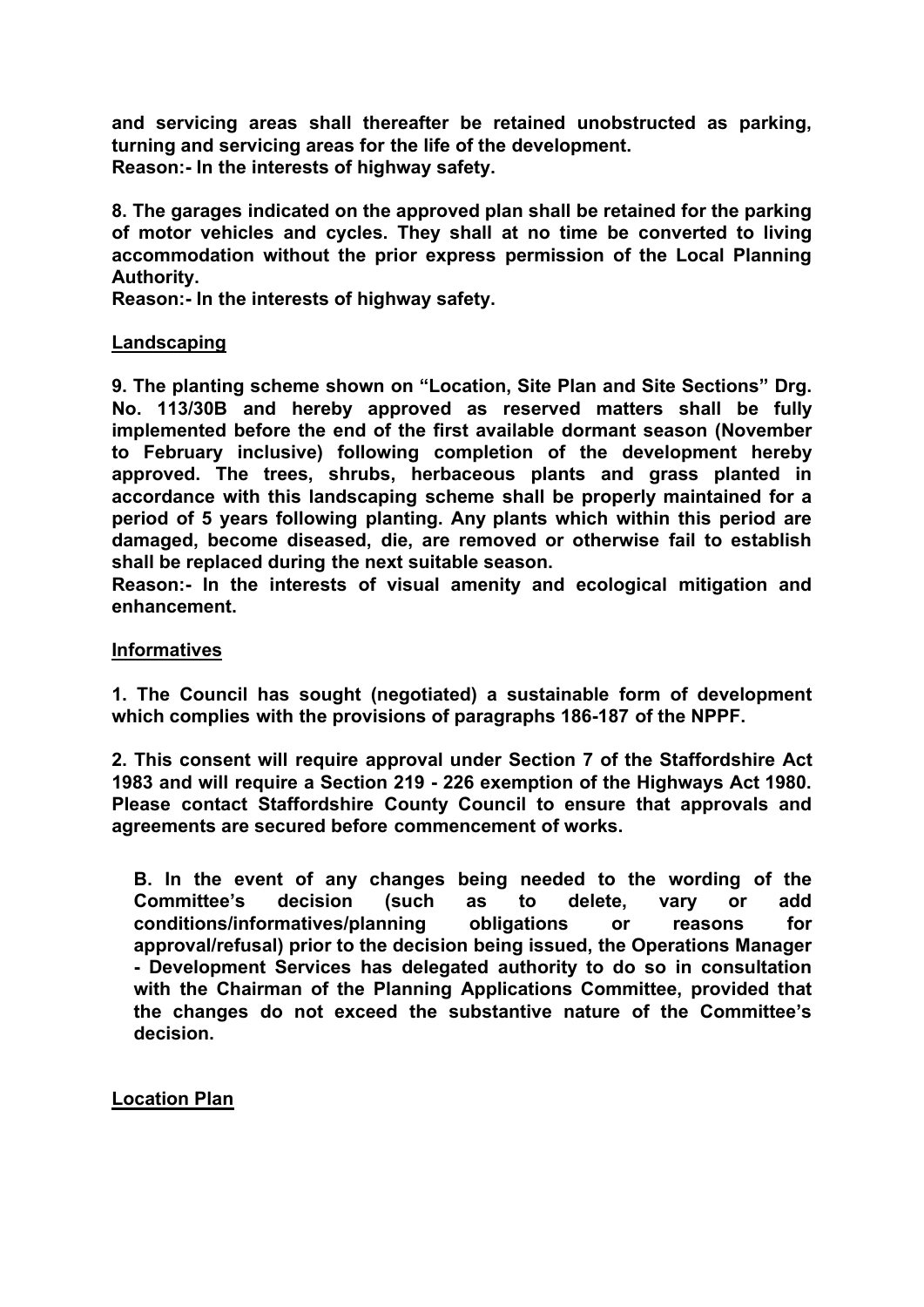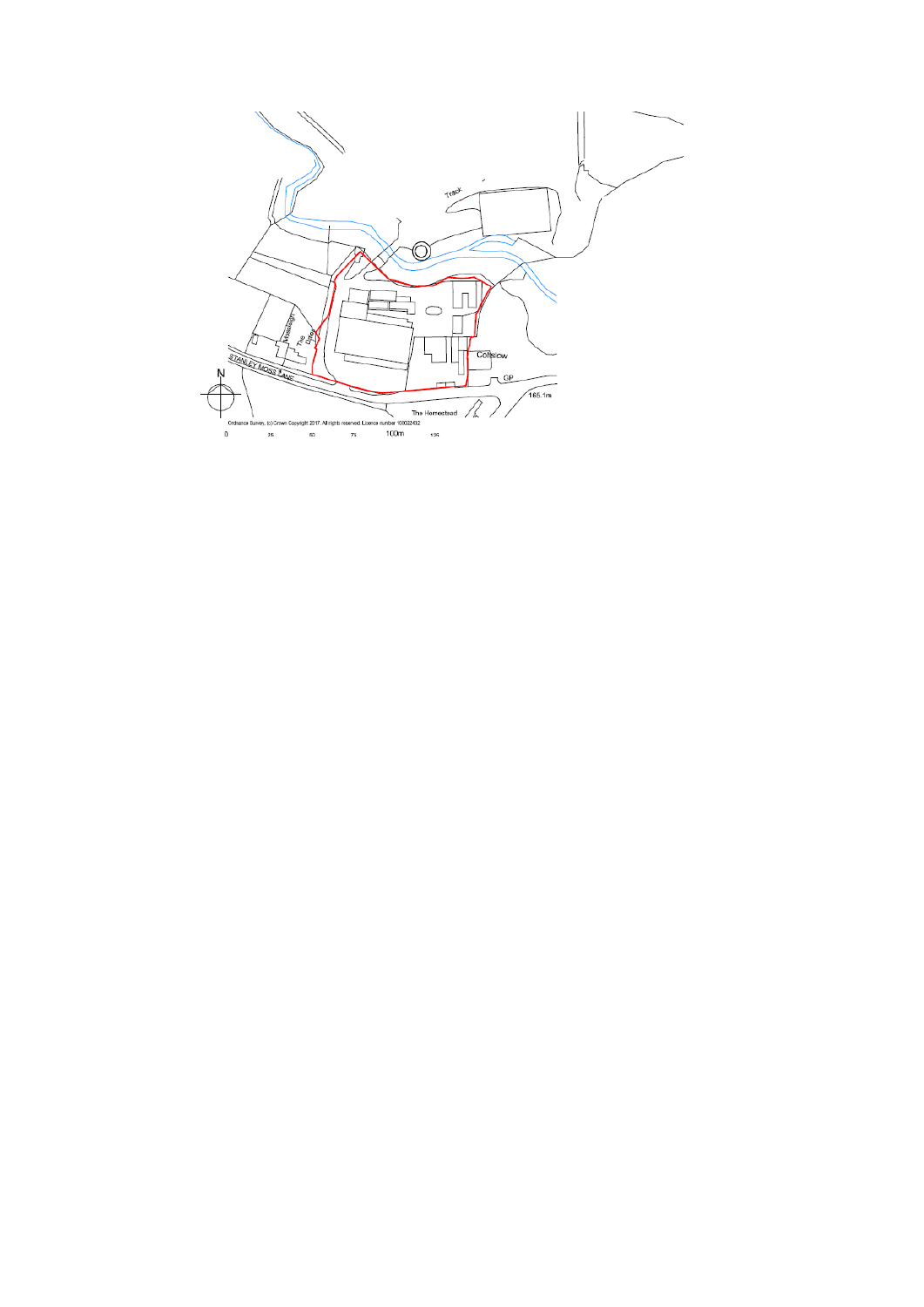# **Site Plan (current scheme)**



# **Site Plan (refused scheme ref. SMD/2018/0373)**

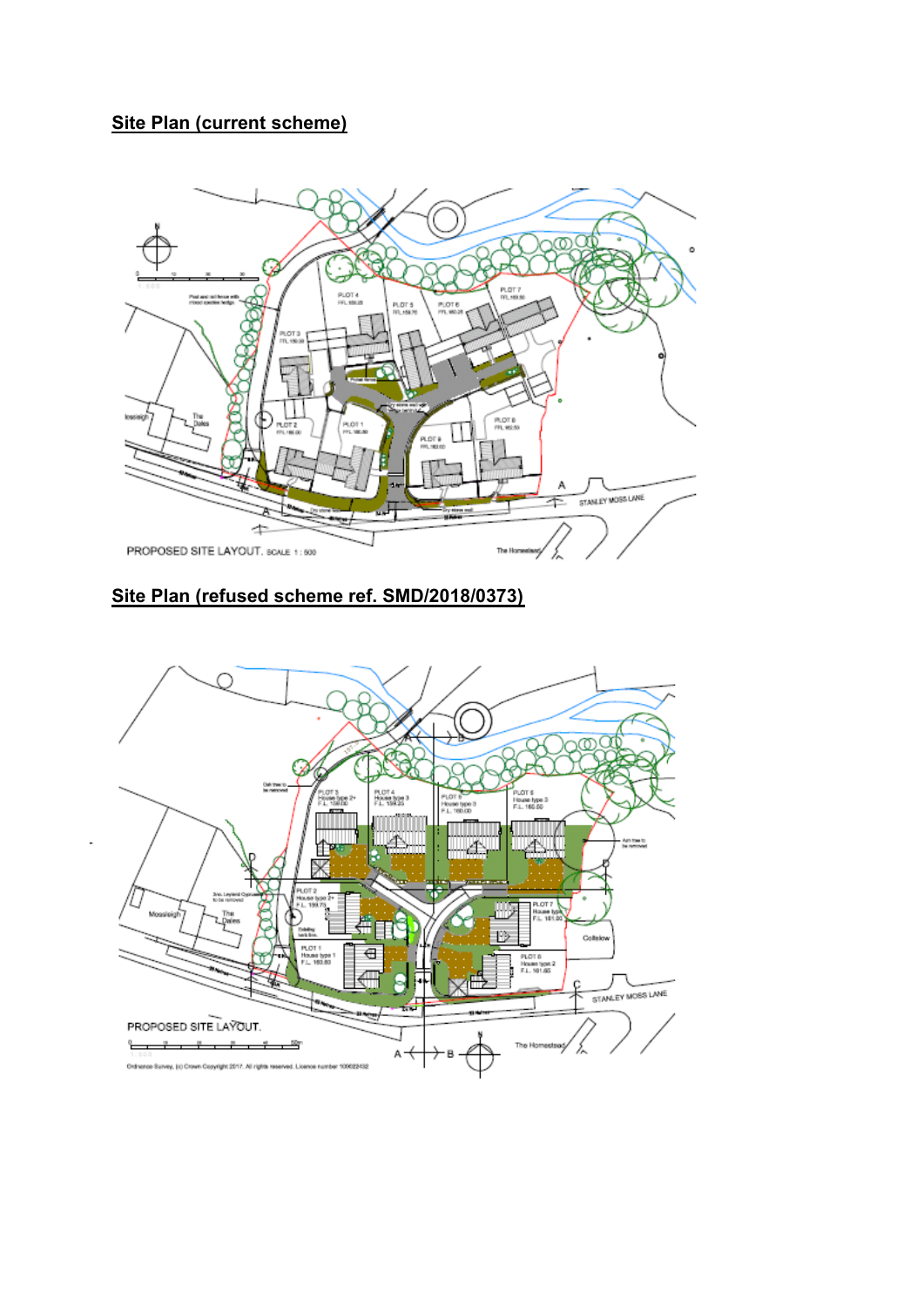## **Annex 1**

**Planning Permission ref. SMD/2017/0470 'Variation of Conditions 04, 05 and 07 and non-material amendment to application description of planning permission ref. SMD/2014/0838 to allow for different access positions to the site and to remove reference to 'part demolition' and 'retained buildings' so that a reserved matters application can be made that includes demolition of all of the existing buildings and incorporates access positions that vary from the previously approved positions'.**

#### Reserved Matters

1. Details of appearance, landscaping, layout, and scale, (hereinafter called the reserved matters) shall be submitted to and approved in writing by the Local Planning Authority before any development begins and the development shall be carried out as approved.

**Reason:-** The application is an outline application under the provisions of the Town and Country Planning (General Development Procedure)England Order 2015 and no particulars have been submitted with respect to the matters reserved in this permission (excepting access).

2. Application for approval of the reserved matters shall be made to the Local Planning Authority not later than three years from the date of planning permission ref. SMD/2014/0838 dated 12<sup>th</sup> May 2016. The development hereby permitted shall begin not later than two years from the date of approval of the last of the reserved matters to be approved.

**Reason:-** The application is an outline application under the provisions of the Town and Country Planning (General Development Procedure) England Order 2015 and no particulars have been submitted with respect to the matters reserved in this permission (excepting access).

#### Development Parameters

3. No more than ten dwelling houses shall be provided on the site.

**Reason:-** For the avoidance of doubt and in the interests of proper planning.

4. The combined volume of the proposed residential properties shall not exceed 10,257 cubic metres.

**Reason:-** For the avoidance of doubt and in the interests of proper planning.

#### Access/Parking

5. Notwithstanding any details shown on the approved plans, no development shall be commenced until revised access details indicating the relocation of the existing gully within the proposed site access to a point just outside of the proposed site access with a connection to the surface water drainage network has been submitted to and approved in writing by the Local Planning Authority. No dwelling shall be occupied unless and until the vehicular accesses to the site from the highway has been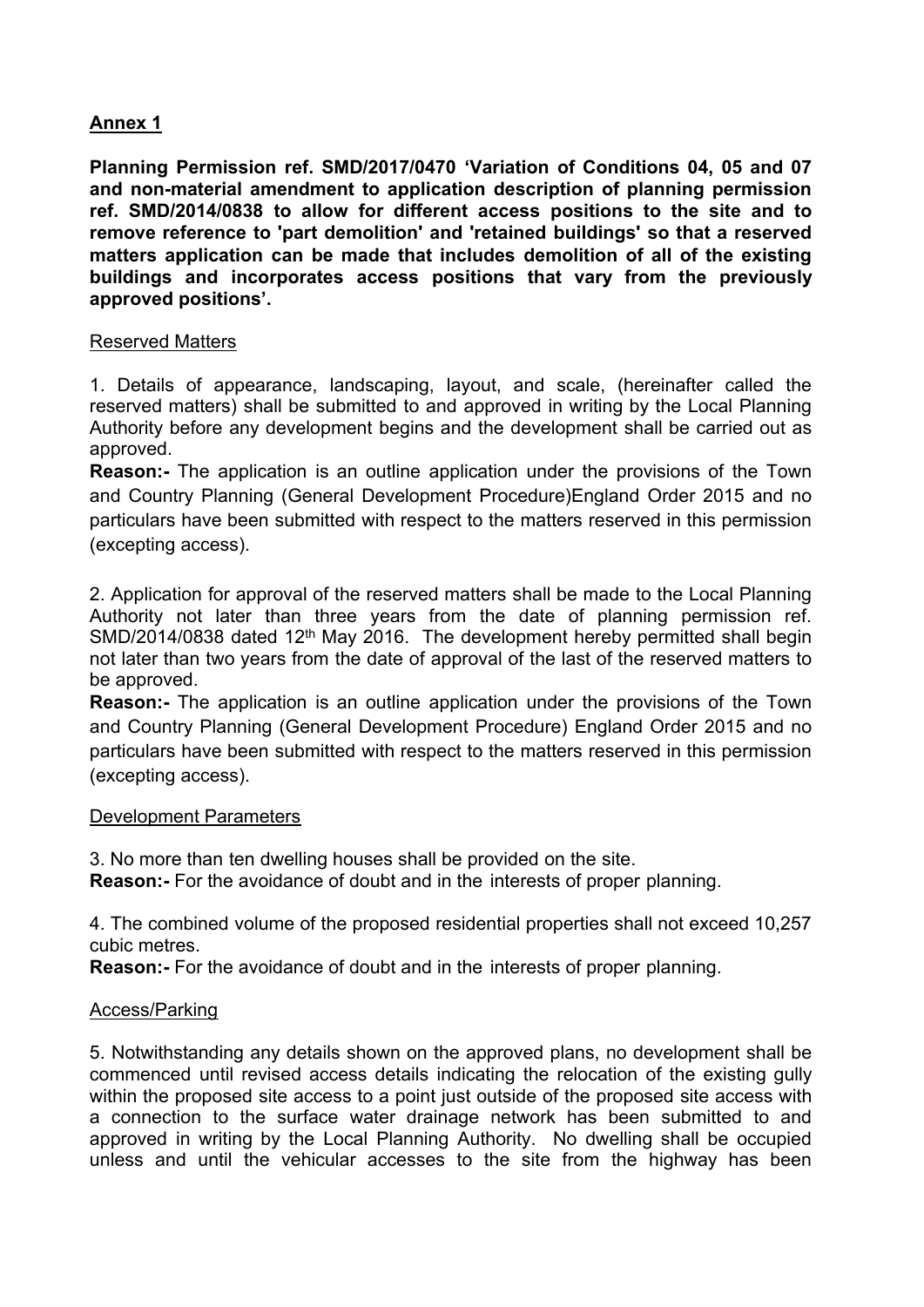completed, including the connection to the surface water drainage network and removal of redundant gulley pot. **Reason:-** In the interests of highway safety.

6. No dwelling shall be occupied until the visibility splays to both accesses as shown on plan ref. no 113-03C have been provided for all direct accesses onto Stanley Moss Lane. The visibility splays shall thereafter be kept free of all obstructions to a visibility over a height of 900mm above the adjacent carriageway level. **Reason:-** In the interests of highway safety.

7. No dwelling shall be occupied until the existing site accesses (including the access crossing between the site and carriageway edge), which are made redundant as a consequence of the development hereby permitted have been permanently closed and the access crossings reinstated as verge in accordance with the approved drawings. **Reason:-** In the interests of highway safety.

8. No wall, hedge, fence or vegetation that exceeds a maximum height of 0.6 metres above the adjacent carriageway level shall be placed on any plot frontage within 2.0 metres of the carriageway edge.

**Reason:-** In the interests of highway safety.

9. No dwelling hereby permitted shall be occupied until associated parking, turning and servicing space has been provided in accordance with details that shall previously have been submitted to and approved in writing by the Local Planning Authority. Once provided, the spaces shall be retained thereafter and shall be used for no other purpose.

**Reason:-** In the interests of highway safety.

#### Sustainable Drainage

10. No development shall take place, including works of demolition and site clearance, until details of a sustainable surface water drainage scheme, based on an assessment of the hydrological and hydrogeological context of the development site, has been submitted to and approved in writing by the Local Planning Authority. The scheme shall be implemented and thereafter managed and maintained in accordance with the approved details and timetable. The scheme to be submitted shall:

- I. demonstrate the ability for on-site accommodation of surface water run-off up to the critical 1 in 100 year event plus 30% allowance for climate change, based upon the submission of drainage calculations;
- II. provide information about the design storm period and intensity, and the method employed to delay and limit surface water discharged from the site to greenfield run-off rates;
- III. demonstrate measures taken to prevent pollution of the receiving groundwater and/or surface waters, including measures to attenuate any discharges into the Stanley Feeder Channel to appropriate rates, together with details of the installation of interceptors to minimise the risk of contaminated surface water run-off entering the Stanley Feeder Channel;
- IV. include a timetable for implementation of the scheme; and,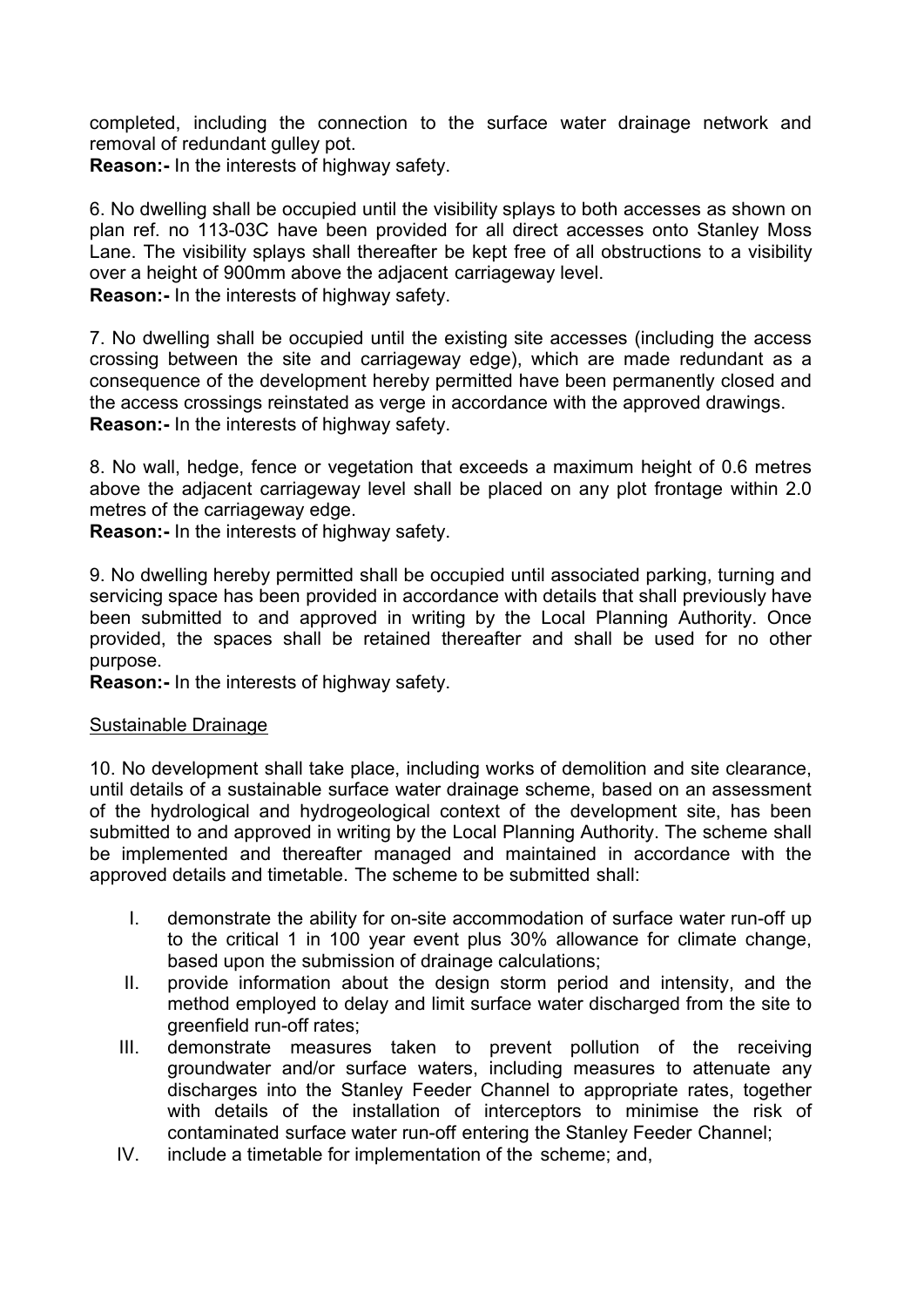V. provide a management and maintenance plan for the scheme, for the lifetime of the development, which shall include the arrangements for adoption of the scheme by any public authority or statutory undertaker, and any other arrangements to secure the operation of the scheme throughout its lifetime.

**Reason:-** In the interests of achieving sustainable surface water and preventing potential flood issues.

### Construction Management Plan

11. The development hereby permitted shall not begin (including any works of demolition and site clearance) until such time as a Construction Management Plan (CMP) has been submitted to and approved in writing by the Local Planning Authority. The approved CMP shall be implemented in accordance with the approved details throughout the construction period. The CMP shall include, but is not restricted to:

- I. site management arrangements, including on-site storage of materials, plant and machinery; on-site parking and turning provision for site operatives, visitors and construction vehicles; and provision for the loading/unloading of plant and materials within the site;
- II. wheel washing facilities and other measures to ensure that any vehicle, plant or equipment leaving the site does not carry mud or deposit other materials onto the public highway, and,
- III. details of measures to minimise construction waste and to maximise recovery and recycling.

**Reason:-** In the interests of highway safety.

#### Ecology/Trees

12. No trees, shrubs or hedgerows shall be removed other than those whose removal is directly required to accommodate the development and has previously been approved as part of the details to be submitted pursuant to Condition 01 of the outline permission ref. SMD/2014/0838 of the approved outline permission. **Reason:-** In the interests of nature conservation.

13. No development (including any works of demolition and site clearance, and removal of trees, shrubs and hedgerows approved pursuant to condition 12 above) shall begin during the bird nesting season (1 March – 31 August inclusive) unless it has been demonstrated, following inspection by a suitably qualified ecological consultant, that affected buildings, trees, shrubs or hedgerow are not in active use by nesting birds. If nested birds are located, work shall cease on that part of the site until nesting is completed and fledged young have departed the site.

**Reason:-** In the interests of nature conservation.

14. Before development begins (including any works of demolition and site clearance) temporary protective fencing and advisory notices for the protection of the existing trees to be retained, shall be erected in accordance with guidance in British Standard 5837:2012 Trees in Relation to Design, Demolition and Construction – Recommendations. Such measures shall be retained in position for the duration of the construction period. Within the fenced areas there shall be no excavation, changes in ground levels, installation of underground services, provision of hard surfacing,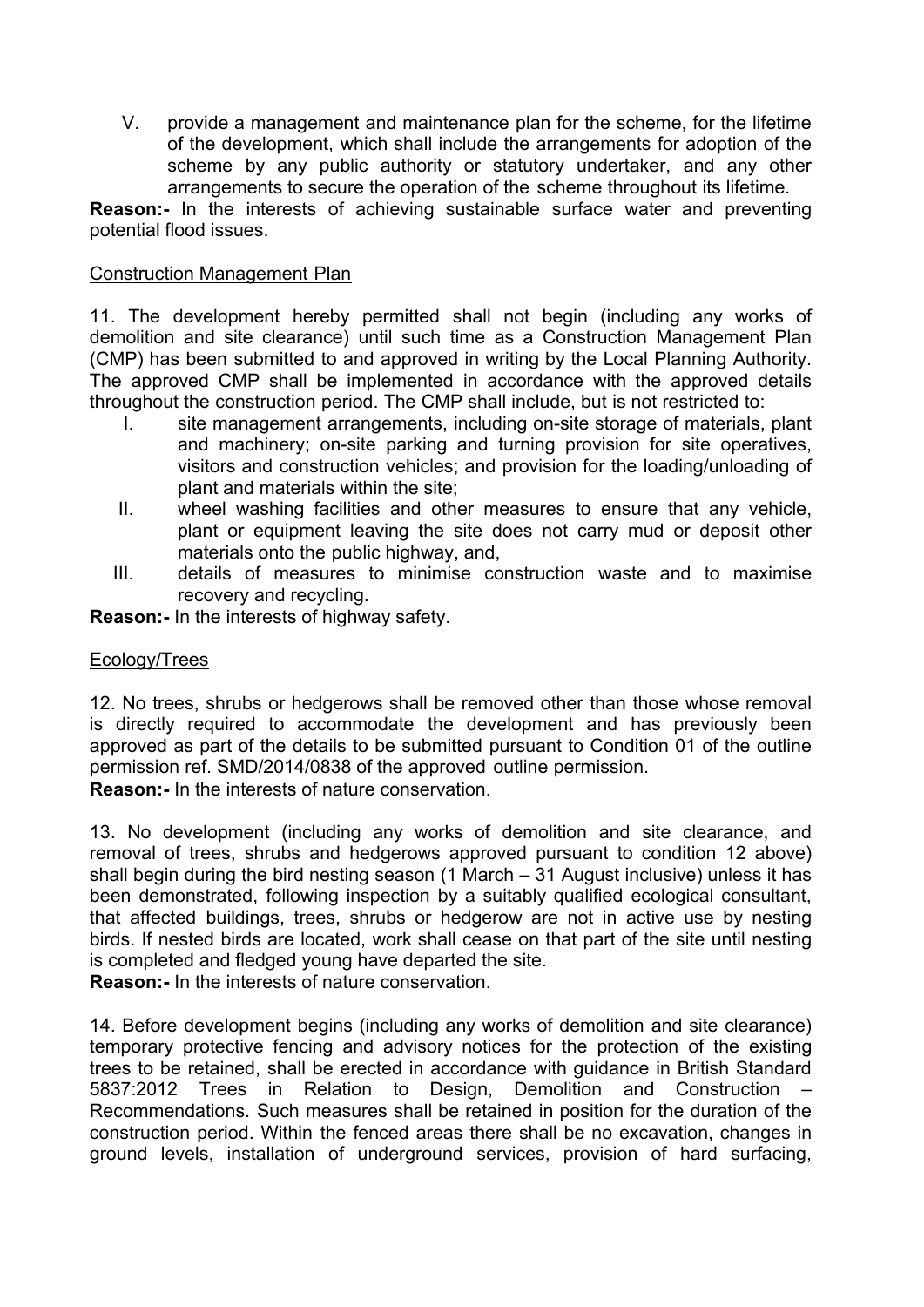passage of vehicles, storage of materials, equipment or site huts, tipping of chemicals, waste or cement, or lighting of fires.

**Reason:-** In the interests of tree protection.

15. Development shall not begin (including any works of demolition and site clearance) until such time as an Ecological Management Plan (EcMP) including a timetable for its implementation, has been submitted to and approved in writing by the Local Planning Authority. The approved EcMP shall be implemented in full in accordance with the approved timetable. The EcMP shall include, but is not restricted to:

- I. hours during which works of construction (including works of demolition and site clearance) can take place;
- II. all aspects of habitat creation and ongoing management, including avoidance, mitigation and compensation measures to address potential impacts on legally protected species;
- III. a scheme for the erection of 'wildlife fencing' around the proposed development boundary during the construction period;
- IV. a scheme to manage appropriately Indian Balsam during pre-construction, construction and post-construction periods in order to prevent its spread;
- V. no plastic sheeting or mesh shall be used on any scaffolding erection during the construction period, in order to prevent potential snaring and entanglement of volant bats in the surrounding landscape;
- VI. best practice with regard to mammals shall be followed for the duration of works, with any footings/holes to be covered at night, or a suitable method of escape provided;
- VII. the provision of a buffer zone of at least 10.0 metres in width alongside the adjacent watercourse, in order to reduce potential impact on aquatic/riparian species including otter and water vole. No waste materials or contaminates shall be deposited within the buffer zone. No heavy machinery is to be used within the buffer zone. Any works that may affect the buffer zone /river corridor should be carried out under ecological supervision. If any evidence of otter or water vole is found during works, then all works shall cease and a suitably qualified ecologist shall be consulted to advise on how best to proceed;
- VIII. details of methods to be employed during all construction works, including earthworks, to limit silt mobilisation into and pollution of nearby water channels, and storm water run-off, in accordance with the Environment Agency guidelines: EAPPG5 measures to be employed during construction (including works of demolition and site clearance) for any on-site storage of chemical and/or fuel storage; for on-site re-fuelling of machinery and vehicles; and for dealing with fuel spillage incidents; and,
- IX. measures to minimise dust emissions during the construction process (including works of demolition and site clearance).

**Reason:-** In the interests of nature conservation.

16. Development shall not begin until details of a wildlife sensitive lighting scheme for any external areas to be illuminated (to be informed by an assessment of areas on the site that are particularly sensitive in terms of wildlife interest) shall be submitted to and approved in writing by the Local Planning Authority. Development shall be carried out only in accordance with the approved details.